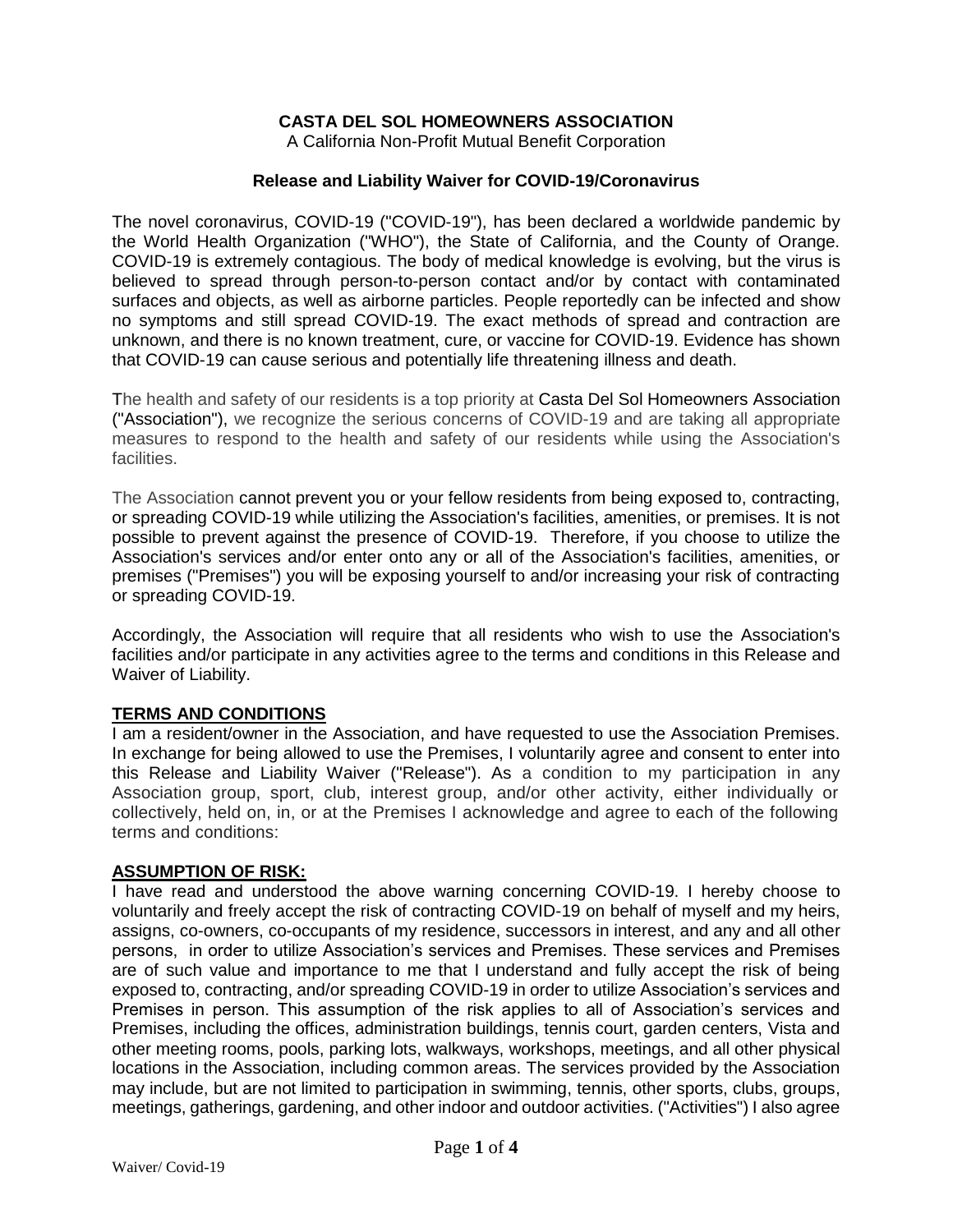to assume the risk of visiting the Premises, and participating in Activities and use of Premises in person, rather than arranging for an alternative method of enjoying the same services, Activities and Premises virtually (e.g. videoconference, telephone, computer, online services, etc.

I understand and agree that I am completely responsible for my safety and actions while using the Association's Premises and engaging in the Activities.

I agree to comply with all Association's policies and rules, including but not limited to all policies, guidelines, signage, and instructions. I acknowledge that each resident who wishes to use the Premises and/or participate in the Activities must also agree to enter into a Release, and follow the Rules when using the Premises and Activities. I also agree to follow and comply with any COVID-19 Reopening Plans and procedures, and any Premises rules applicable to the Association Premises I wish to use and the Activities in which I wish to participate.

If I exhibit COVID-19 symptoms or test positive for COVID-19, I agree to follow the Centers for Disease Control and Prevention ("CDC"), State and OC Health guidelines for self-isolation, quarantine, testing, contact tracing, PPE requirements, and other guidelines, and not to use any of the Premises nor to participate in any Activity during any period of self-isolation, quarantine or other CDC recommended procedure.

The Association reserves the right to limit the number of participants who use the Premises at any point in time. This Release is not a guarantee or promise that I may use the Premises or participate in the Activities. Rules may be subject to change without notice. The Association reserves the right to terminate privileges for any resident who does not follow Rules.

## **CLAIMS BEING RELEASED:**

I understand and acknowledge the highly contagious nature of COVID-19 and the significant risk that I may be exposed to and/or infected by COVID-19 while on site at the Association Premises and/or engaging in the Activities, and that such exposure or infection may result in personal injury, illness, permanent disability, and death. I understand and acknowledge that I may be exposed to surfaces which are contaminated with COVID-19, and that the Association cannot guarantee or assure that I will not be exposed to a contaminated surface. I also understand that I may be exposed to persons who have COVID-19, and who may or may not be experiencing symptoms, who may expose me to COVID-19 and I may contract COVID-19 from that contact, directly or indirectly.

I have been advised to wear Personal Protective Equipment, including a face mask, and gloves ("PPE") any time I am outside of my residence, and that I have been advised to engage in social distancing of not being within at least 6 feet of other persons. I have also been advised that I should not participate in any type of gathering, be in a group, or in contact with other persons who do not reside in my residence with me.

I understand that as a result of exposure to the COVID-19 virus I may become infected, become seriously ill with symptoms which include fever or chills, cough, shortness of breath or difficulty breathing, fatigue, muscle or body aches, headache, new loss of taste or smell, sore throat, congestion or runny nose. nausea or vomiting and/or diarrhea. I understand that I could also experience trouble breathing, persistent pain or pressure in the chest, new confusion, inability to wake or stay awake and/or bluish lips or face.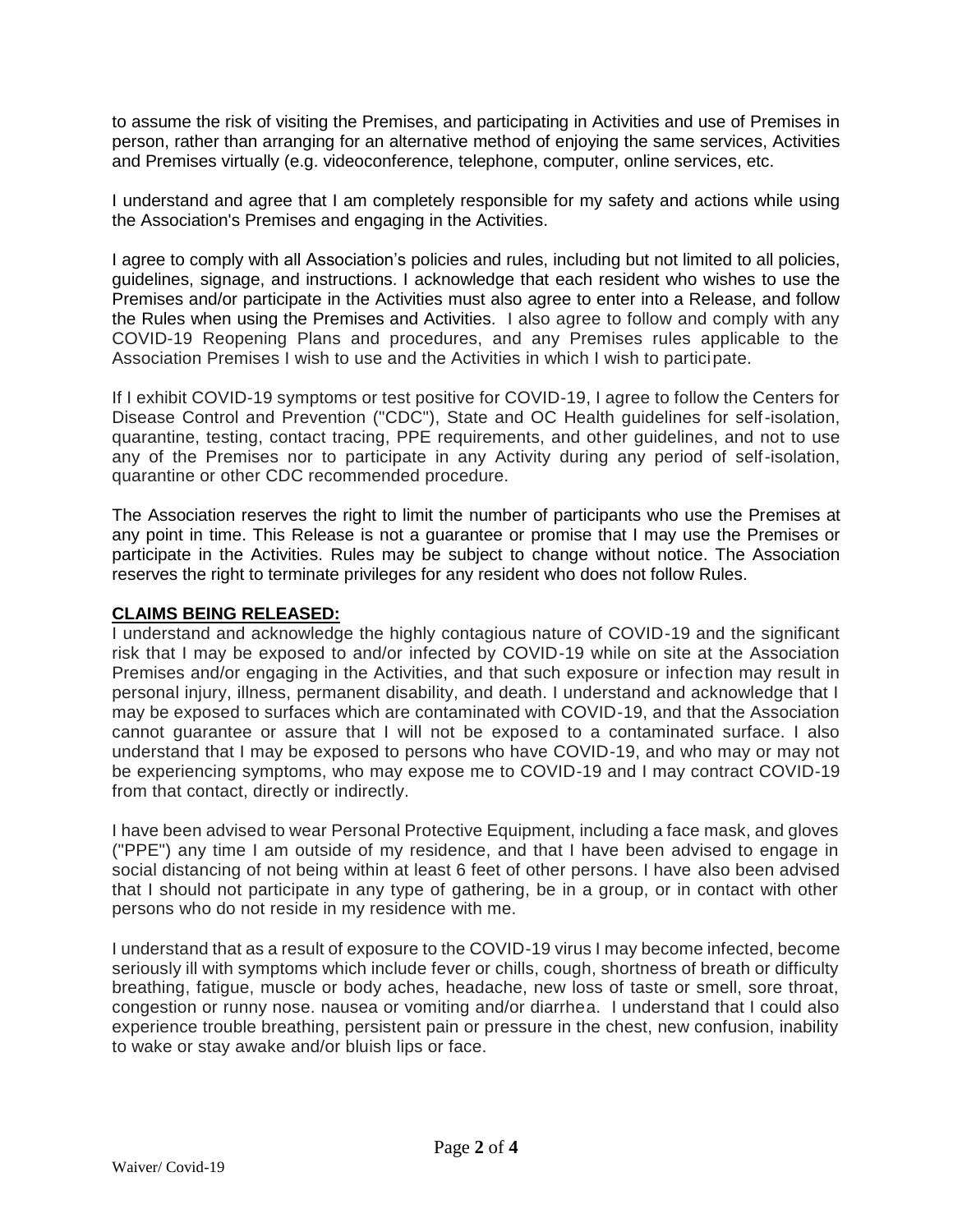These symptoms may lead to hospitalization, with possible need for a respirator, intubation, surgery, or other procedures. I understand that exposure to COVID-19 may also lead to coma, prolonged illness, and death.

All of these potential consequences of exposure, including those consequences of COVID-19 which may occur but are not listed in this Release, will be referred to collective as the "Claims."

# **WAIVER AND RELEASE OF LIABILITY/HOLD HARMLESS FROM CLAIMS:**

For myself and on behalf of my family, spouse, estate, heirs, executors, administrators, assigns, and personal representatives, I hereby forever release, waive, discharge, and covenant not to sue, and hereby forever release and waive any and all of my rights against Association, its officers, directors, managers, Management Company, committee members, agents, employees, or other representatives ("Released Parties") in connection with exposure, infection, and/or spread of COVID-19 related to utilizing Association's services, Premises and Activities and all Claims.

I understand that this waiver and release means I forever give up my right and the rights of any and all other persons, to bring any claims, lawsuits, demands, dispute resolution requests, causes of action, or any other prosecution of the Claims, and any monetary losses, property losses, or any other loss, including but not limited to claims of negligence and give up any claim I may have to seek damages, whether known or unknown, foreseen or unforeseen, arising directly or indirectly out of the Claims whether caused by the negligence of the Released Parties, any thirdparty or otherwise.

#### **INDEMNIFICATION:**

I agree to fully indemnify, defend, and hold harmless the Released Parties from and against any and all costs, expenses, damages, claims, lawsuits, judgments, losses, and/or liabilities whatsoever (including attorneys' fees, expert fees or costs) incurred by the Association or management, arising either directly or indirectly from or related to any and all Claims, to the fullest extent of the law.

## **ACKNOWLEDGEMENT AND AGREEMENT**

By signing below I acknowledge and represent that I have read the foregoing Release, understand it and sign it voluntarily as my own free act and deed, including without limitations the Release of Liability and Indemnification requirements contained in this Release.

I am sufficiently informed about the risks involved in using the Association Premises and Amenities to decide whether to sign this Release.

No oral representations, statements, or inducements, apart from what is stated in this Release have been made.

I am fully competent and of sound mind and body. I execute this document for full, adequate, and complete consideration of using the Premises and Amenities and fully intend to be bound by those terms.

I agree that this Release shall be governed by and construed in accordance with California law, and that if any of the provisions herein are found to be unenforceable, the remainder shall be enforced as fully as possible and the unenforceable provision(s) shall be deemed modified to the limited extent required to permit enforcement of the Release as a whole.